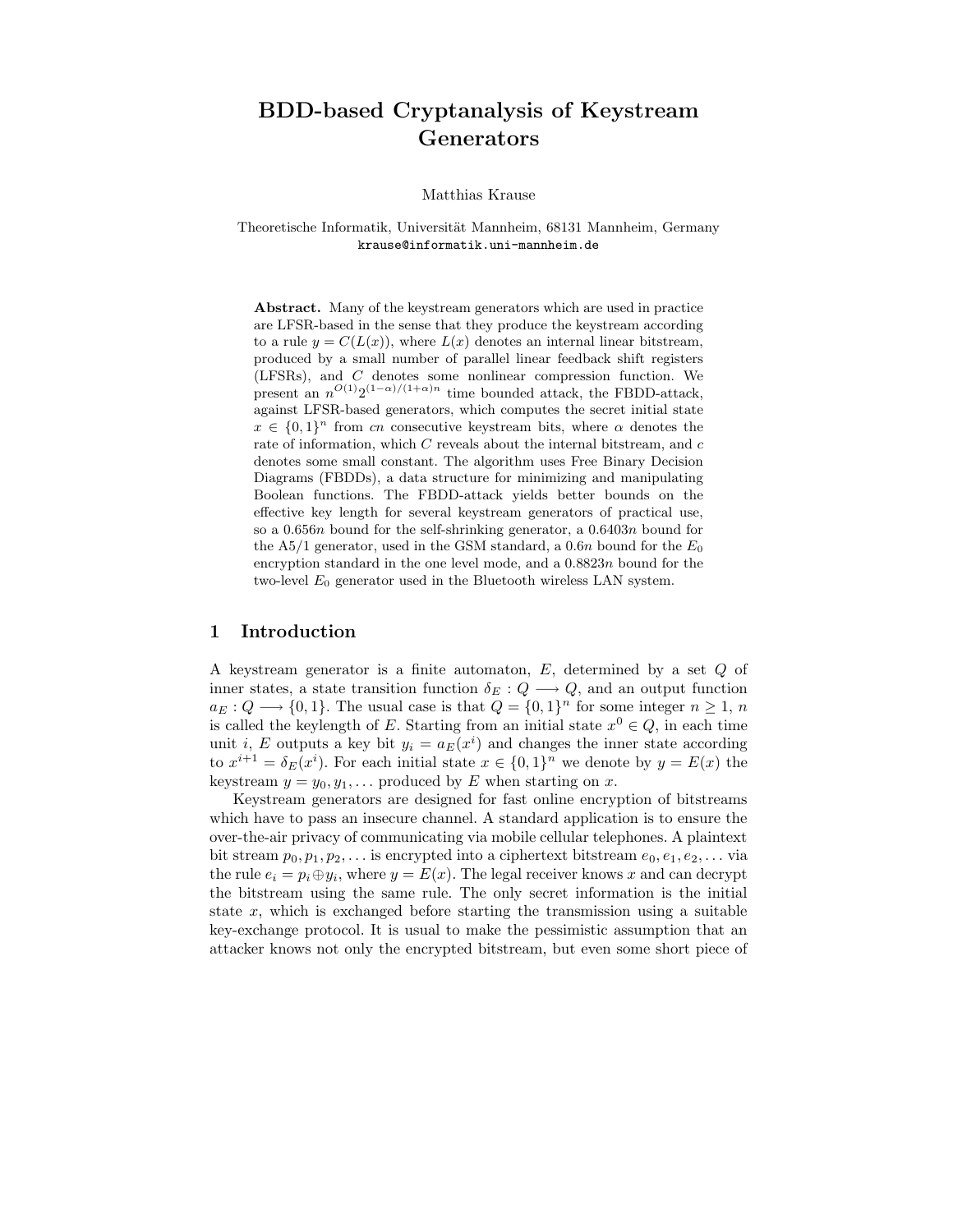the plaintext, and, therefore, can easily compute some piece of the keystream. Consequently, one necessary criterion for the security of a keystream generator is that there is no feasible way to compute the secret initial state x from  $y = E(x)$ . Observe that a trivial exhaustive search attack needs time  $n^{O(1)}2^n$ .

In this paper we suggest a new type of attack against keystream generators, which we will call FBDD-attack, and show that LFSR-based keystream generators are vulnerable against FBDD-attacks. We will call a generator to be LFSR-based if it consists of two components, a linear bitstream generator L which generates for each initial state  $x \in \{0,1\}^n$  a linear bitstream  $L(x)$ by one or more parallel LFSRs, and a compressor  $C$  which transforms the internal bitstream into the output keystream  $y = C(L(x))$ . Due to the ease of implementing LFSRs in hardware, and due to the nice pseudorandomness properties of bitstreams generated by maximal length LFSRs, many keystream generators occuring in practice are LFSR-based.

FBDD is the abbreviation for free binary decision diagrams, a data structure for representing and manipulating Boolean function, which were introduced by Gergov and Meinel in [9] and Sieling and Wegener in [16]. Due to specific algorithmic properties, FBDDs and in particular Ordered BDDs (OBDDs), a special kind of FBDDs, became a very usefull tool in the area of automatic hardware verification (see also the paper of *Bryant* [4] who initiated the study of graph-based data structures for Boolean function manipulation). The important properties of FBDDs are that they can be efficiently minimized, that they allow an efficient enumeration of all satisfying assignments, and that the minimal FBDD-size of a Boolean function is not much larger than the number of satisfying assignments. We show that these properties can also be successfully used for cryptanalysis. The problem of finding a secret key x fulfilling  $y = E(x)$  for a given encryption algorithm  $E$  and a given ciphertext  $y$  can be reduced to finding the minimal FBDD P for the decision if x fulfils  $y = E(x)$ . If the length of y is close to the unicity distance of  $E$  then  $P$  is small, and  $x$  can be efficiently computed from P. The main result of this paper is that the special structure of LFSR-based keystream generators implies a nontrivial dynamic algorithm for computing this FBDD P.

In particular, the weakness of LFSR-based keystream generators is that the compressor C has to produce the keystream in an online manner. For getting a high bitrate, C should use only a small memory, and should consume only a few new internal bits for poducing the next output bit. These requirements imply that the decision if an internal bitstream  $z$  generates a prefix of a given keystream  $y$  via  $C$  can be computed by small FBDDs. This allows to compute dynamically a sequence of FBDDs  $P_m$ ,  $m \ge n$ , which test a given initial state  $x \in \{0,1\}^n$ whether  $C(L_{\leq m}(x))$  is prefix of y, where  $L_{\leq m}(x)$  denotes the first m bits of the internal linear bitstream generated via  $L$  on  $x$ . On average, the solution becomes unique for  $m \geq \lceil \alpha^{-1}n \rceil$ , where  $\alpha$  denotes the rate of information which C reveals about the internal bitstream. The FBDDs  $P_m$  are small at the beginning and again small if m approaches  $\lceil \alpha^{-1}n \rceil$ , and we will show that all intermediate FBDDs have a size of at most  $n^{O(1)}2^{(1-\alpha)/(1+\alpha)n}$ . For all m the FBDD  $P_m$  has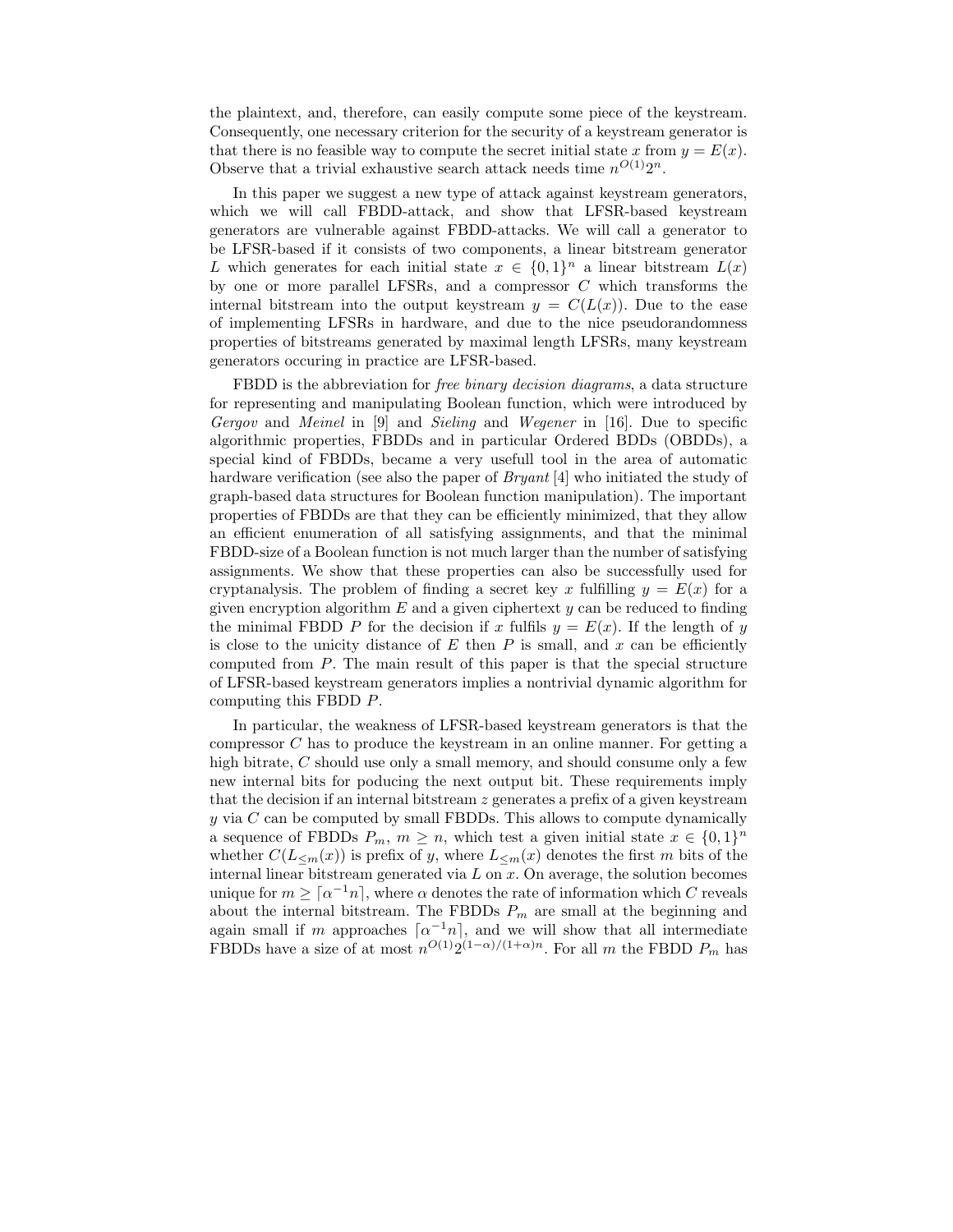to read the first  $\lceil \gamma m \rceil$  bits of the keystream, where  $\gamma$  denotes the best case compression ratio of C. Thus, our algorithm computes the secret initial state x from the first  $\lceil \gamma \alpha^{-1} n \rceil$  bits of  $y = E(x)$ . Observe that  $\gamma = \alpha$  if C consumes always the same number of internal bits for producing one output bit, and  $\alpha < \gamma$ if not. It holds  $\gamma \alpha^{-1} \leq 2.5$  in all our examples. Note that for gaining a high bitrate,  $\alpha$  and  $\gamma$  should be as large as possible. Our results say that a higher bit-rate has to be paid by a loss of security.

One advantage of the FBDD-attack is that it is a short-keystream attack, i.e., the number of keybits needed for computing the secret initial state  $x \in \{0,1\}^n$ is at most cn for some small constant  $c > 1$ . We apply the FBDD-attack to some of the keystream generators which are most intensively discussed in the current literature, the A5/1 generator which is used in the GSM standard, the self-shrinking generator, and the  $E_0$ -encryption standard, which is included in the Bluetooth wireless LAN system. For all theses ciphers, the FBDD-attack has a better time behaviour than all short-keystream attacks known before. In some cases there have been obtained long-keystream attacks which have a better time behaviour. They use a time-memeory tradeoff technique suggested by  $Goli\acute{c}$  [8] and are based on the assumption that a long piece of keystream of length  $2^{dn}$ ,  $d < 1$  some constant, is available. We give an overview on previous results and the relations to our results in section 7.

The paper is organized as follows. In section 2 we give some formal definitions concerning LFSR-based keystream generators and present the keystream generators which we want to cryptanalyze. In section 3 FBDDs are introduced. In section 4 we derive FBDD-relevant properties of LFSR-based keystream generators. In section 5 we define the relevant parameters of LFSRbased keystream generators and formulate the main result. Our cryptanalysis algorithm is presented in section 6 and is applied to particular generators in section 7. Due to space restrictions we cannot present all proofs and BDDconstructions in this extended abstract. The complete version of this paper can be received from [11].

At the first glance it may seem contradictory that we consider practical ciphers like the  $A5/1$  generator with variable keylength n. But observe that definitions of LFSR-based keystream generators, even if they originally were designed for fixed keylength, can be generalized to variable keylength in a very natural way, simply by considering the internal LFSRs to have variable length. Considering variable key-length  $n$  allows to evaluate the security of ciphers in terms of how many polynomial time operations are necessary for breaking the cipher. This 'rough' way of security evaluation is sufficient in our context, since the aim of this paper is to present only the general algorithmic idea of the FBDDattack, to give a rather rough estimation of the time behaviour, and to show an inherent weakness of LFSR-based generators. For practical implementations of FBDD attacks against real-life generators much more effort has to be invested for making the particular polynomial time operations as efficient as possible, see the discussion in section 8.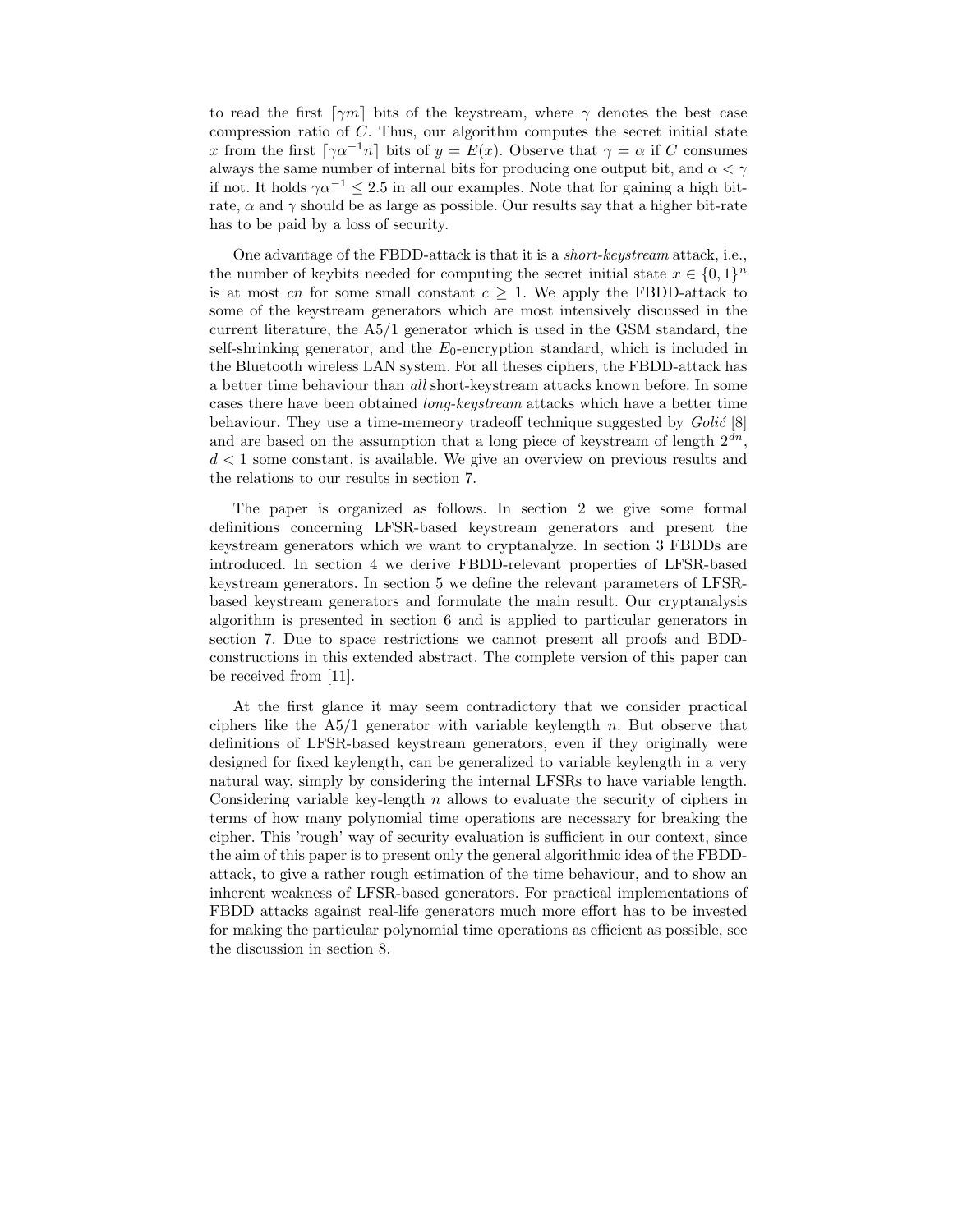### 2 LFSR-based Keystream Generators

Let us call a keystream generator to be LFSR-based if the generation rule  $y = E(x)$  can be written as  $y = C(L(x))$ , where L denotes a linear bitstream generator consisting of one or more LFSRs, and  $C: \{0,1\}^* \longrightarrow \{0,1\}^*$  a nonlinear compression function, which transforms the internal linear bitstream  $L(x)$  into the nonlinear (compressed) output keystream  $y = C(L(x))$ . <sup>1</sup> Formally, an n-LFSR is a device which produces a bitstream

$$
L(x) = L_0(x), L_1(x), \ldots, L_m(x), \ldots
$$

on the basis of a public string  $c = (c_1, \ldots, c_n) \in \{0,1\}^n$ , the generator polynomial, and a secret initial state  $x = (x_0, \ldots, x_{n-1}) \in \{0,1\}^n$ , according to the relation  $L_i(x) = x_i$  for  $0 \leq i \leq n-1$  and

$$
L_m(x) = c_1 L_{m-1}(x) \oplus c_2 L_{m-2}(x) \oplus \ldots \oplus c_n L_{m-n}(x) \tag{1}
$$

for  $m \geq n$ . Observe that for all  $m \geq 1$ ,  $L_m(x)$  is a GF(2)-linear Boolean function in  $x_0, \ldots, x_{n-1}$  which can be easily determined via iteratively applying (1).

A linear bitstream generator  $L$  of keylength  $n$  is defined to be an algorithm which, for some  $k \geq 1$ , generates a linear bitstream  $L(x)$ 

$$
L(x) = L_0(x), L_1(x), L_2(x), \dots
$$

by k parallel LFSRs  $L^0, \ldots, L^{k-1}$  of keylengths  $n_0, \ldots, n_{k-1}$ , where  $n = n_0 +$  $\dots + n_{k-1}$ . The initial states  $x \in \{0,1\}^n$  for L are formed by the initial states  $x^r \in \{0,1\}^{n_r}, r = 0, \ldots, k-1, \text{ of } L^0, \ldots, L^{k-1}.$  L produces in each time unit  $j \geq 0$  the bit  $L_j(x)$  according to the rule  $L_j(x) = L_s^r(x^r)$ , where  $r = j \mod k$ and  $s = j$  div k. Observe that for all  $j \geq 0$   $L_i(x)$  is a GF(2)-linear function in x.

The motivation for taking LFSRs as building blocks for keystream generators is that they can be easily implemented using  $n$  register cells connected by a feedback channel. Moreover, if the generator polynomial is primitive, they produce bit streams with nice pseudorandomness properties (maximal period, good auto correlation and local statistics). See, e.g., the monograph by Golomb [10] or the article by Rueppel [15] for more about the theory of shift register sequences. Clearly, LFSR-sequences alone do not provide any cryptographic security. Thus, the aim of the compression function  $C: \{0,1\}^* \longrightarrow \{0,1\}^*$ is to destroy the low linear complexity of the internal linear bit stream while preserving its nice pseudorandomness properties. Many keystream generators occuring in practice are LFSR-based in the above sense. We investigate the following types of generators.

<sup>&</sup>lt;sup>1</sup> C compresses the internal bit-stream in an online manner, i.e.,  $C(z')$  is prefix of  $C(z)$  if z' is prefix of z, for all  $z, z' \in \{0,1\}^*$ . This justifies to write  $y = C(L(x))$ despite of the fact that  $L(x)$  is assumed to be infinitely long.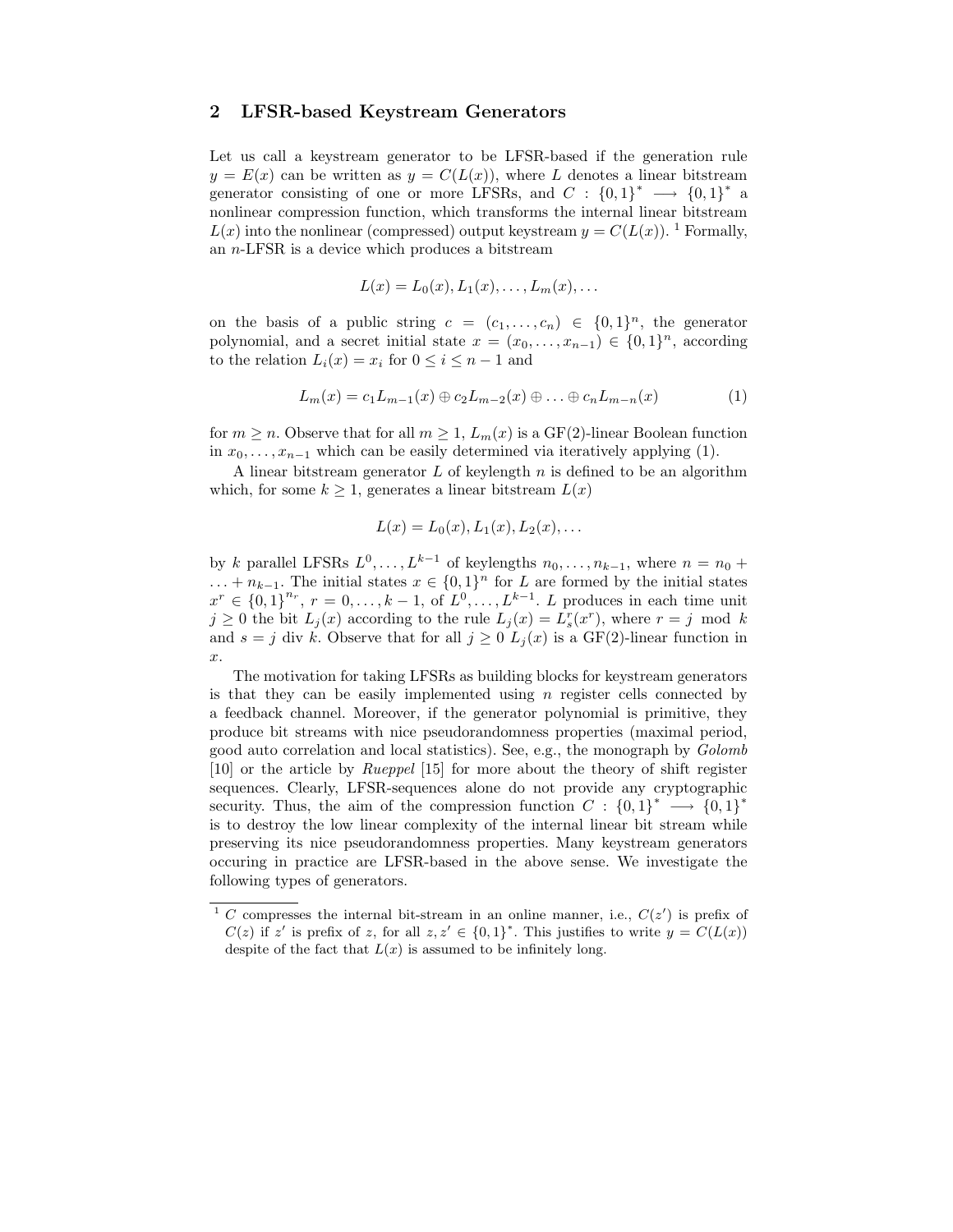One classical construction (see, e.g., [10] and [15]) is to combine  $k$  parallele LFSRs  $L^0, \ldots, L^{k-1}$  with an appropriate connection function  $c: \{0,1\}^k \longrightarrow$  $\{0, 1\}$ . The keystream  $y = y_0, y_1, y_2, \ldots$  is defined via the rule

$$
y_j = c(L_j^0(x^0), \dots, L_j^{k-1}(x^{k-1})), \ j \ge 0,
$$

where  $x^r$  denotes the initial state for  $L^r$ , for  $r = 0 \ldots, k-1$ . Let us call generators of this type **Connect-** $k$  constructions.

The Self-Shrinking Generator was introduced by Meier and Staffelbach in [14]. It consists of only one LFSR L. The compression is defined via the shrinking function  $shrink: \{0,1\}^2 \longrightarrow \{0,1,\varepsilon\}$ , defined as  $shrink(ab) = b$ , if  $a = 1$ , and  $shrink(ab) = \varepsilon$ , the empty word, otherwise. The shrinking-function is extended to bit-strings of even length  $r$  as

$$
shrink(z_0z_1...z_{r-1}) = y_0y_1...y_{r/2-1},
$$

where  $y_i = shrink(z_{2i}z_{2i+1})$  for  $i = 0, ..., r/2 - 1$ . For each initial state  $x$  for  $L$ , the self-shrinking generator produces the keystream  $y$  according to  $y = shrink(L(x)).$ 

The  $E_0$  Generator is the keystream generator used in the Bluetooth wireless LAN system [3]. It is defined as  $E_0(x) = C(L(x))$ , where the linear bitstream generator L of  $E_0$  consists of 4 LFSRs  $L^0, \ldots, L^3$ . The compression is organized by a finite automaton M with external input alphabet  $\{0, 1, 2\}$ , state space  $Q = \{0, 1, \ldots, 15\}$  and output alphabet  $\{0, 1\}$ , which is defined by an output function  $a: Q \times \{0, 1, 2\} \longrightarrow \{0, 1\}$  and a state transition function  $\delta: Q \times \{0, 1, 2\} \longrightarrow Q$ . The exact specification of M is published in [3] but does not matter for our purpose and is therefore omitted.

The compression  $C(z) = y = y_0y_1 \dots y_{m-1}$  of an internal bit-stream

$$
z=z_0^0z_0^1z_0^2z_0^3z_1^0z_1^1z_1^2z_1^3\dots z_{m-1}^0z_{m-1}^1z_{m-1}^2z_{m-1}^3
$$

is defined as  $y_j = a(q_j, s_j) \oplus t_j$ , where  $s_j = (z_j^0 + z_j^1 + z_j^2 + z_j^3)$  div 2 and  $t_j = (z_j^0 + z_j^1 + z_j^2 + z_j^3) \mod 2$ , for all  $0 \le j \le m - 1$ . The actual inner state is updated in each cycle according to the rule  $q_{j+1} = \delta(q_j, s_j)$ , where  $q_0$  denotes the initial state of  $M$ . In practice, the  $E_0$  generator is used with key length 128, the four LFSRs have lengths 39, 33, 31, 25.

The  $E_0$  Encryption Standard in the two-level mode (for short,  $E_0^2$ **generator)** of keylength n combines two  $E_0$  devices of internal keylength  $N \geq n$ in the following way. For  $x \in \{0,1\}^n$  it holds  $y = E_0^2(x) = E_0(z)$ , where z denotes the prefix of length N of  $E_0(u)$ , and where

$$
u = (x_0, \ldots, x_{n-1}, U_n(x) \ldots, U_{N-1}(x)).
$$

 $U_i, i = n \dots N - 1$ , are public GF(2)-linear functions in  $(x_0, \dots, x_{n-1})$ . In practice, the string u results from putting n secret bits together with  $N - n$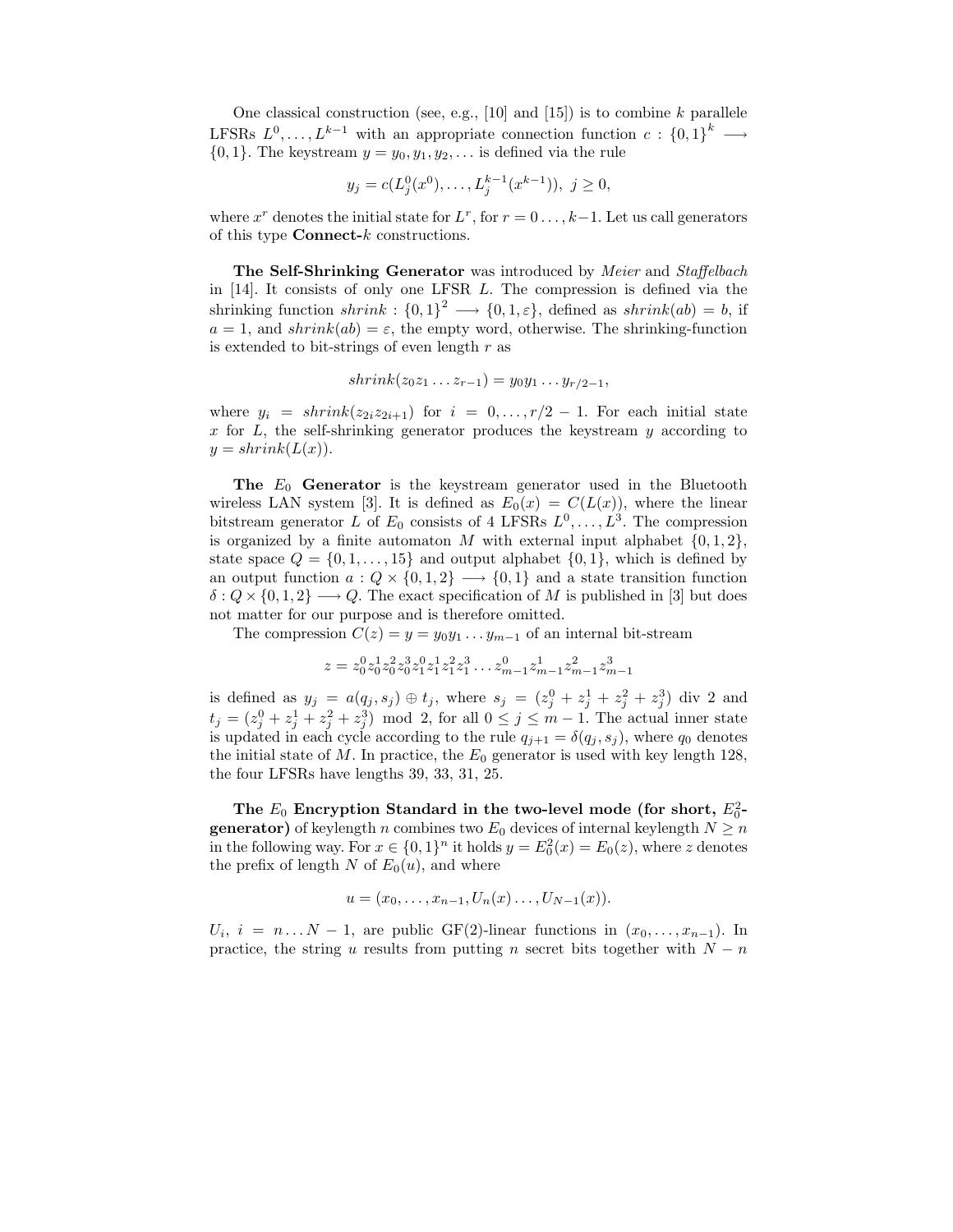known dummy bits into the LFSRs and running them a certain number of steps. The Bluetooth system uses  $N = 128$ , and n can be chosen as 8, 16, 32, or 64. The reason for choosing a larger internal key length  $N$  is to achieve a larger effective key length in  $n$ .

The A5/1 generator is used in the GSM standard. The definition was discovered by *Briceno et. al.* [5] via reverse engineering. The A5/1 generator of key-length n consists of 3 LFSRs  $L^0$ ,  $L^1$ , and  $L^2$  of key-lengthes  $n_0$ ,  $n_1$ , and  $n_2$ . In each time step i, the output key bit  $y_i$  is the XOR of the actual output bits of the 3 LFSRs. A clock control decides in each timestep which of the 3 LFSRs are shifted, and which not. The clock control takes for all  $k \in \{0, 1, 2\}$  a control value  $c_k$  from the  $N_k - th$  register cell of  $L^k$ , and computes the control value  $m = maj_3(c_0, c_1, c_2)$ . <sup>2</sup> LFSR  $L^k$  is shifted if  $m = c_k$ , for  $k = 0, 1, 2$ . The control positions  $N_k$  are fixed and fulfil  $N_k \in \left\{ \left\lceil \frac{n_k}{2} \right\rceil - 1, \left\lceil \frac{n_k}{2} \right\rceil \right\}$ .

This keystream generation rule can be written down in a  $y =$  $C(L(x))$  fashion in the following way. Given an internal bitstream  $z =$  $(z_0^0, z_0^1, z_0^2, \ldots, z_m^0, z_m^1, z_m^2, \ldots)$  the keystream  $y = C(z)$  is defined as follows. In each timestep, C holds 3 output positions  $i[0], i[1], i[2]$  and 3 control positions  $j[0], j[1], j[2]$ . C outputs  $x_{i[0]}^0 \oplus x_{i[1]}^1 \oplus x_{i[2]}^2$ , computes the new control value  $m = maj_3(x_{j[0]}^0, x_{j[1]}^1, x_{j[2]}^2)$ , and updates the *i*- and *j*-values via *i*[*k*] := *i*[*k*] + 1 and  $j[k] := j[k] + 1$ , for those  $k \in \{0, 1, 2\}$  for which  $m = x_{j[k]}^k$ . The output positions are initialized by 0. The control positions are initialized by  $N_0, N_1, N_2$ . Note that in the GSM standard the A5/1 generator is used with key length 64, the 3 LFSRs have lengthes 19, 22 and 23

# 3 Binary Decision Diagrams (BDDs)

For m a natural number let  $X_m$  denote the set of m Boolean variables  ${x_0, \ldots, x_{m-1}}$ . A BDD P over  $X_m$  is an acyclic directed graph with inner nodes of outdegree 2, a distinguished inner node of indegree 0, the source, and two sink nodes of outdegree 0, one 0-sink and one 1-sink. All inner nodes, i.e. nodes of outdegree > 0, are labelled with queries  $x_i$ ?,  $0 \le i \le m-1$ , and are left by one edge labelled 0 (corresponding to the answer  $x_i = 0$ ) and one edge labelled 1 (corresponding to the answer  $x<sub>i</sub> = 1$ ). Each assignment b to the  $X_m$ -variables defines a unique computational path in P, which will be called the b-path in P. The b-path starts at the source, answers always  $b_i$  on queries  $x_i$ ? and, thus, leads to a unique sink. The label of this sink is defined to be the output  $P(b) \in \{0, 1\}$  of P on input  $b \in \{0, 1\}^m$ . We denote by  $One(P) \subseteq \{0, 1\}^m$ the set of inputs accepted by  $P, One(P) = \{b \in \{0,1\}^m, P(b) = 1\}.$  Each BDD P over  $X_m$  computes a unique function  $f: \{0,1\}^m \longrightarrow \{0,1\}$ , by  $f(b) = 1 \iff b \in One(P)$ . The size of P, |P|, is defined to be the number of inner nodes of P. Two BDDs are called equivalent if they compute the same function.

<sup>&</sup>lt;sup>2</sup> maj<sub>3</sub> is defined to output  $c \in \{0,1\}$  iff at least 2 of its 3 arguments have value c.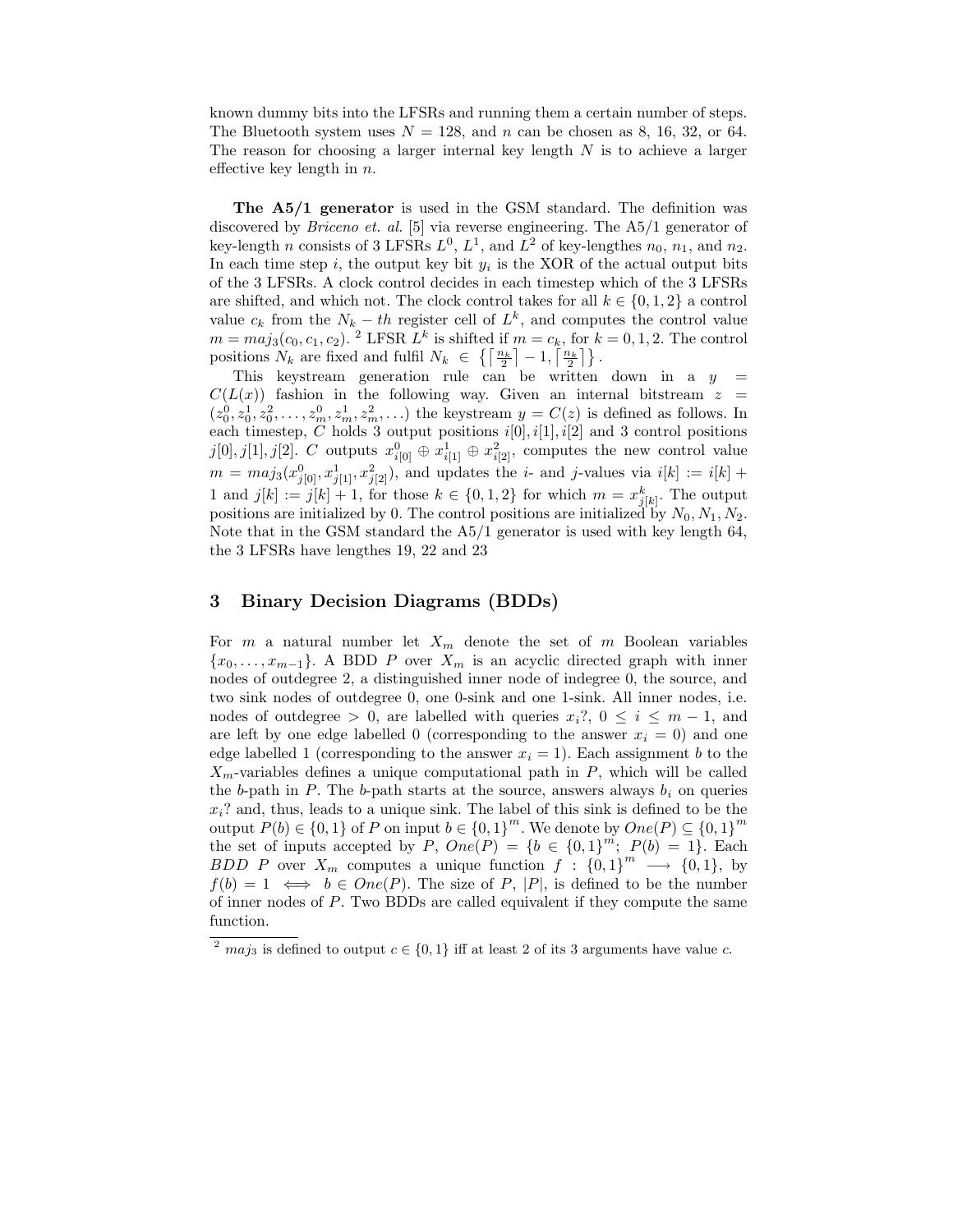We call an BDD  $P$  to be a *free* binary decision diagram (FBDD) if along each computational path in P each variable occurs at most once. In [9] and [16] it was observed that FBDDs can be efficiently minimized with respect to all equivalent FBDDs which read the input variables in an equivalent order. The equivalence of orders of reading the input variables is expressed by using the notion of graph orderings.

**Definition 1.** A graph ordering G of  $X_m$  is an FBDD over  $X_m$  with only one (unlabelled) sink, for which on each path from the root to the sink all m variables occur.

Graph orderings are not designed for computing Boolean functions. Their aim is to define for each assignments  $b = (b_0, \ldots, b_{m-1})$  to  $X_m$  a unique variable ordering  $\pi_G(b) = (x_{i_1(b)}, \ldots, x_{i_m(b)})$ , namely the ordering in which the variables are requested along the unique b-path in G.

Definition 2. An FBDD is called G-driven, for short, G-FBDD, if the ordering in which the variables are requested along the b-path in P respects  $\pi_G(b)$ , for all assignments b. I.e., there do not exist assignments b, variables  $x_i$  and  $x_j$  such that  $x_i$  is requested above  $x_j$  at  $\pi_G(b)$ , but below  $x_j$  at the b-path in P.

A special, extensively studied variant of FBDDs are Ordered Binary Decision Diagrams (OBDDs). An FBDD P is called OBDD with variable ordering  $\pi$  (for short  $\pi$ -OBDD) if all pathes in P respect  $\pi$ .

We need the following nice algorithmic properties of graph-driven FBDDs. Let  $f, g: \{0,1\}^m \longrightarrow \{0,1\}$  be Boolean functions, let G be a graph ordering for  $X_m$ , and let P and Q be G-driven FBDDs for f and g, respectively.

Property 3.01 There is an algorithm MIN which computes from P in time  $O(|P|)$  the (uniquely defined) minimal G-driven FBDD min(P) for f.

**Property 3.02** It holds that  $|\min(P)| \le m|One(P)|$ .

Property 3.03 There is an algorithm SYNTH which computes in time  $O(|P||Q||G|)$  a G-driven FBDD  $P \wedge Q$ ,  $|P \wedge Q| \leq |P||Q||G|$ , which computes  $f \wedge g$ .

Property 3.04 There is another algorithm SAT which enumerates all elements in  $One(P)$  in time  $O(|One(P)||P|)$ .

See, e.g., the book by Wegener [17] for a detailed description and analysis of the OBDD- and FBDD-algorithms. FBDDs together with the procedures MIN, SYNTH and SAT will be the basic data structure used in our cryptanalysis. Instead giving explicite examples of FBDDs we refer to the following relation between algorithms and FBDDs, see, e.g. [12]. Let  $F \subseteq \{0,1\}^*$  decision problem written as a sequence of Boolean functions  $(F_m: \{0,1\}^m \longrightarrow \{0,1\})_{m \in \mathbb{N}}$ .

**Theorem 1.** Suppose that  $F$  can be decided by an algorithm  $A$  which reads each input bit at most once and uses for all  $m > 1$  and all inputs of length m at most  $s(m)$  memory cells. Then, for all  $m \geq 1$ , A provides an efficient construction of an FBDD  $P_m$  of size  $O(m2^{s(m)})$  for  $F_m$ .  $\Box$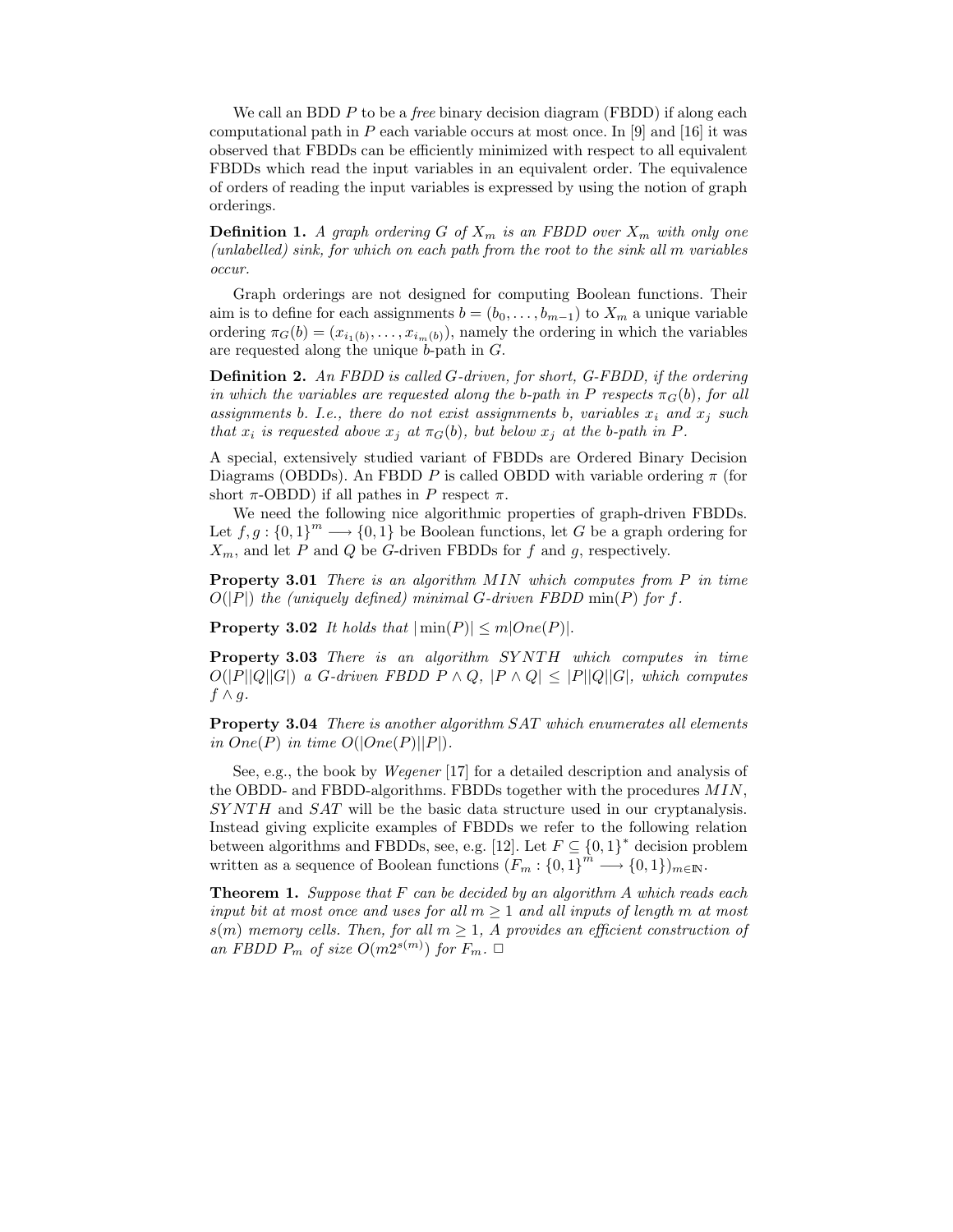Scetch of a proof The inner nodes of  $P_m$  are organized in m disjoint levels. Each level  $j, 1 \leq j \leq m$ , contains potentially one node  $v_r^j$  for each possible assignment  $r \in \{0,1\}^{s(m)}$  to the memory cells used by A on inputs of length m. This implies the size bound claimed in the Theorem.  $P_m$  is constructed top down. The first inner node we insert to  $P_m$  is the root  $v_{r_0}^1$  labelled by  $x_{i_1}$ , where  $r_0$  denotes the initial assignment of the memory cells and  $i_1$  the position of the first input bit read by A. If we have inserted an inner node  $v = v_r^j$ , labelled by  $x_i$ , to  $P_m$  than for all  $b \in \{0, 1\}$  the b-successor  $v'$  of v is constructed as follows. If A starting on configuration r after reading  $x_i = b$  stops accepting (resp. rejecting) without reading another input bit then  $v'$  is defined to be the 1-sink (resp. the 0-sink). Otherwise let  $r'$  denote the first configuration when  $A$  is going to read a new input bit, say  $x_k$ . Then  $v'$  is defined to be  $v^{j+1}_{r'}$  labelled by  $x_k$ .  $\Box$ 

#### 4 FBDD-Aspects of Key-Stream Generators

Let  $E$  be a LFSR-based keystream generator of key-length  $n$  with linear keystream generator L and compression function  $C: \{0,1\}^* \longrightarrow \{0,1\}^*$ . Let  $x \in \{0,1\}^n$  denote an initial state for L.

**Definition 3.** For all  $m \geq 1$  let  $G_m^C$  denote the graph ordering, which assigns to each internal bitstream  $z$  the order in which  $C$  reads the first  $m$  bits of  $z$ .

Observe that for the  $E_0$  generator, the self-shrinking generator, as well as for Connect-k generators, the order in which the compressor reads the internal bits does not depend of the internal bitstream itself, i.e.,  $G_m^C$  has size m and  $G_m^C$ -driven FBDDs are OBDDs. But in the case of the A5/1 generator, this order is governed by the clock control, and can be different for different inputs. The efficiency of our cryptanalysis algorithm is based on the following FBDD assumption on E.

**FBDD** Assumption. The graph ordering  $G_m^C$  has polynomial size in m. Moreover, for arbitrary keystreams y, the predicate if for given  $z \in \{0,1\}^m$   $C(z)$ is prefix of y can be computed by  $G_m^C$ -FBDDs of polynomial size in m.

It is quite easy to see that the compression function of a Connect- $k$ generators, defined by a function  $c: \{0,1\}^k \longrightarrow \{0,1\}$ , fulfils the FBDDassumption. The compressor reads the internal bits in the canonical order  $\pi = 0, 1, 2, 3, \ldots$  Linear size  $\pi$ -OBDDs which decide whether  $z \in \{0, 1\}^m$ generates the first  $|m/k|$  bits of a given keystream y via c can be constructed, via Theorem 1, according to the following algorithm.

1. For  $j := 0$  to  $\lfloor m/k \rfloor$ 2. if  $c(z_j^0, ..., z_j^{k-1}) \neq y_j$  then stop(0) 3. stop(1)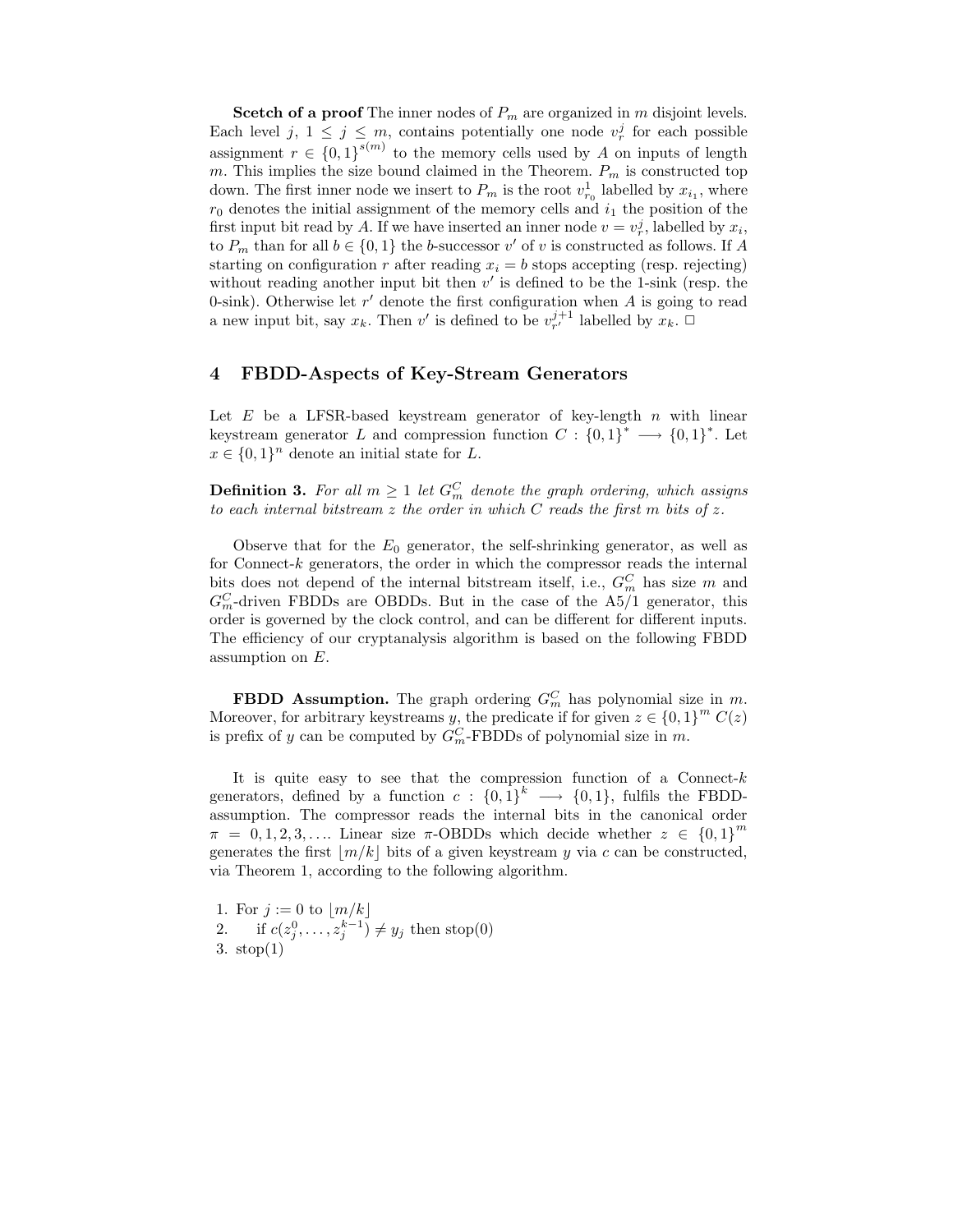Quadratic size  $\pi$ -OBDDs which decide for  $z \in \{0,1\}^m$  whether  $shrink(z)$  is prefix of a given keystream  $y$  can be constructed, via Theorem 1, according to the following algorithm

1.  $k := 0, j := 0$ 2. while  $j < m-1$ 3. if  $z_i = 0$ 4. then  $j := j + 2$ 5. else 6. if  $z_{j+1} = y_k$ 7. then  $j := j + 2, k := k + 1$ 7. else  $stop(0)$ 8. stop(1)

The FBDD constructions for all the  $E_0$ -, the  $E_0^2$ -, and the A5/1 are sketched in section 7, resp. can be studied in the long version [11].

We still need to estimate the size of FBDDs which decide whether a given  $z \in \{0,1\}^m$  is a linear bit-stream.

**Lemma 1.** For all  $m \geq n$ , the decision whether  $z \in \{0,1\}^m$  is generated via linear bitstream generator L of keylength n can be computed by a  $G_m^C$ -driven FBDD of size at most  $|G_m^C|2^{m-n}$ .

**Proof:** Let  $V_m$  denote the set of inner nodes of  $G_m^C$ . We construct a  $G_m^C$ driven FBDD  $R_m$  with the set  $W_m = V_m \times \{0,1\}^{m-n}$  of inner nodes.

For all initial states  $x \in \{0,1\}^n$  and all internal positions  $j, n \leq j \leq m-1$ , write  $L_i(x)$  as

$$
L_j(x) = \bigoplus_{k=0}^{n-1} L_{k,j} x_k.
$$

 $G_m^C$  ensures that  $x_k$  is always read before  $x_j$  if  $L_{k,j} = 1$ .

Let the root of  $R_m$  be the node  $(v_0, \vec{0})$  where  $v_0$  denotes the root of  $G_m^C$ . Let all nodes  $(v, b)$  have the same label as v does in  $G_m^C$ . The edges of  $R_m$  are defined according to the following rules. Let  $v \in V_m$  and  $b = (b_n, \ldots, b_{m-1}) \in \{0,1\}^{m-n}$ be arbitrarily fixed. For  $c \in \{0,1\}$  let  $v(c)$  be the c-successor of v in  $G_m^C$ . We have to distinguish two cases.

- v is labelled with some  $x_k$ ,  $0 \le k \le n-1$ . Then, for all  $c \in \{0,1\}$ , the csuccessor of  $(v, b)$  is  $(v(c), b(c))$ , where  $b(c) = (b_0 \oplus L_{k,n}, c, \ldots, b_{r-1} \oplus L_{k,m-1}c)$ .
- v is labelled with some  $x_j$ ,  $n \leq j \leq m-1$ . Then, for all  $c \in \{0,1\}$ , if  $b_{j-n} \neq c$ , the c-successor of  $(v, b)$  is the 0-sink. If  $b_{j-n} = c$  and  $v(c)$  is the \*-sink, then let the c-successor of  $(v, b)$  be the 1-sink. Otherwise let the c-successor of  $(v, b)$  be  $(v(c), b)$ .

It can be easily checked that  $R_m$  (after removing non-reachable nodes) matches all requirements of the Lemma.  $\Box$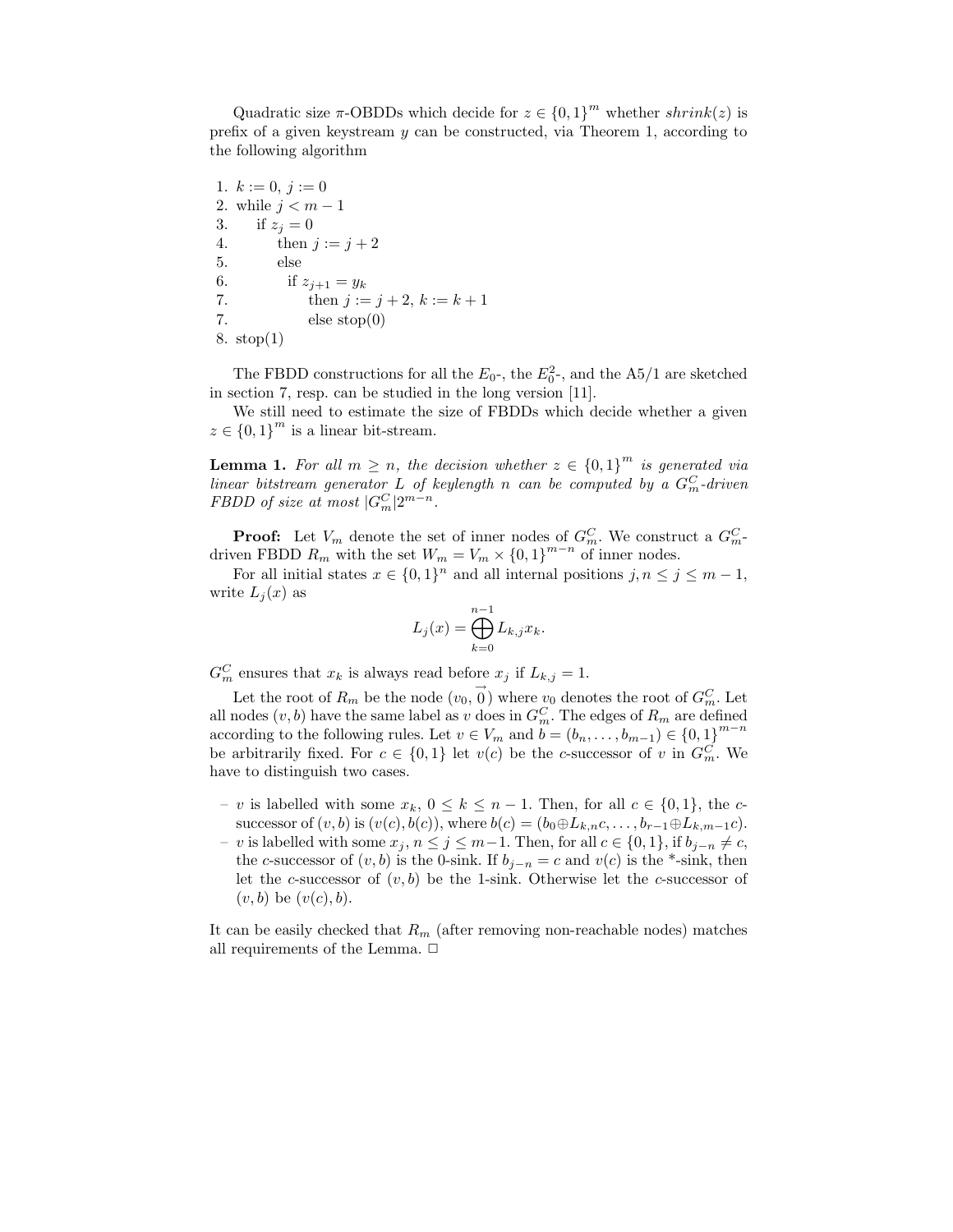#### 5 The Main Result

We fix an LFSR-based keystream generator of key-length  $n$  with linear bitstream generator  $L$  and a compression function  $C$ . We assume that for all  $m \geq 1$  the probability that  $C(z)$  is prefix of y for a randomly chosen and uniformly distributed  $z \in \{0,1\}^m$  is the same for all keystreams y. Observe that all generators occuring in this paper have this property. Let us denote this probability by  $p_C(m)$ .

The cost of our cryptanalysis algorithm depends on two parameters of C. The first is the information rate (per bit) which a keystream  $y$  reveales about the first  $m$  bits of the underlying internal bitstream. It can be computed as

$$
\frac{1}{m}I(Z^{(m)},Y) = \frac{1}{m}\left(H(Z^{(m)}) - H(Z^{(m)}|Y)\right) =
$$
\n
$$
= \frac{1}{m}\left(m - \log(p_C(m)2^m)\right) = -\frac{1}{m}\log(p_C(m)).
$$
\n(2)

where  $Z^{(m)}$  denotes a random  $z \in \{0,1\}^m$  and Y a random keystream.

As the compression algorithm computes the keystream in an online manner, the time difference between two succeeding key bits should be small in the average, and not vary too much. This implies the following partition rule: Each internal bit-stream z can be divided into consecutive elementary blocks  $z = z^{0}z^{1} \dots z^{s-1}$ , such that  $C(z) = y_{0}y_{1} \dots y_{s-1}$  with  $y_{j} = C(z^{j})$  for all  $j = 0, \ldots, s - 1$ , and the average length of the elementary blocks is a small constant. This partition rule implies that  $p_C(m)$  can be supposed to behave as  $p_C(m) = 2^{-\alpha m}$ , for a constant  $\alpha \in (0, 1]$ . Due to  $(2)$ ,  $\alpha$  coincides with the information rate of C.

The second parameter of  $C$  is the maximal number of output bits which  $C$ produces on internal bitstreams of length  $m$ . Due to the partition rule, this value can be supposed to behave as  $\gamma m$ , for some constant  $\gamma \in (0, 1]$ . We call  $\gamma$  to be the (best case) compression ratio of C.

Observe that if  $C$  always reads the same number  $k$  of internal bits for producing one output bit, then  $\alpha = \gamma = \frac{1}{k}$ . If this number is not a constant then  $\alpha$  can be obtained by the formulae

$$
2^{-\alpha m} \ = \ p_C(m) \ = \ \sum_{i=0}^{\lceil \gamma m \rceil} 2^{-i} \, Prob_z \left[ |C(z)| = i \right], \tag{3}
$$

where z denotes a random, uniformly distributed element from  ${0,1}^m$ . Observe that (3) yields  $\gamma \geq \alpha$ , i.e.  $\gamma \alpha^{-1} \geq 1$ .

For all  $x \in \{0,1\}^n$  and  $m \ge 1$  let  $L_{\le m}(x)$  denote the first m bits of  $L(x)$ . Note the following design criterion for well-designed keystream generators.

**Pseudorandomness Assumption** For all keystreams y and all  $m \leq$  $\lceil \alpha^{-1}n \rceil$  it holds that

 $Prob_z [C(z)]$  is prefix of y  $\approx Prob_x [C(L_{\leq m}(x))]$  is prefix of y  $],$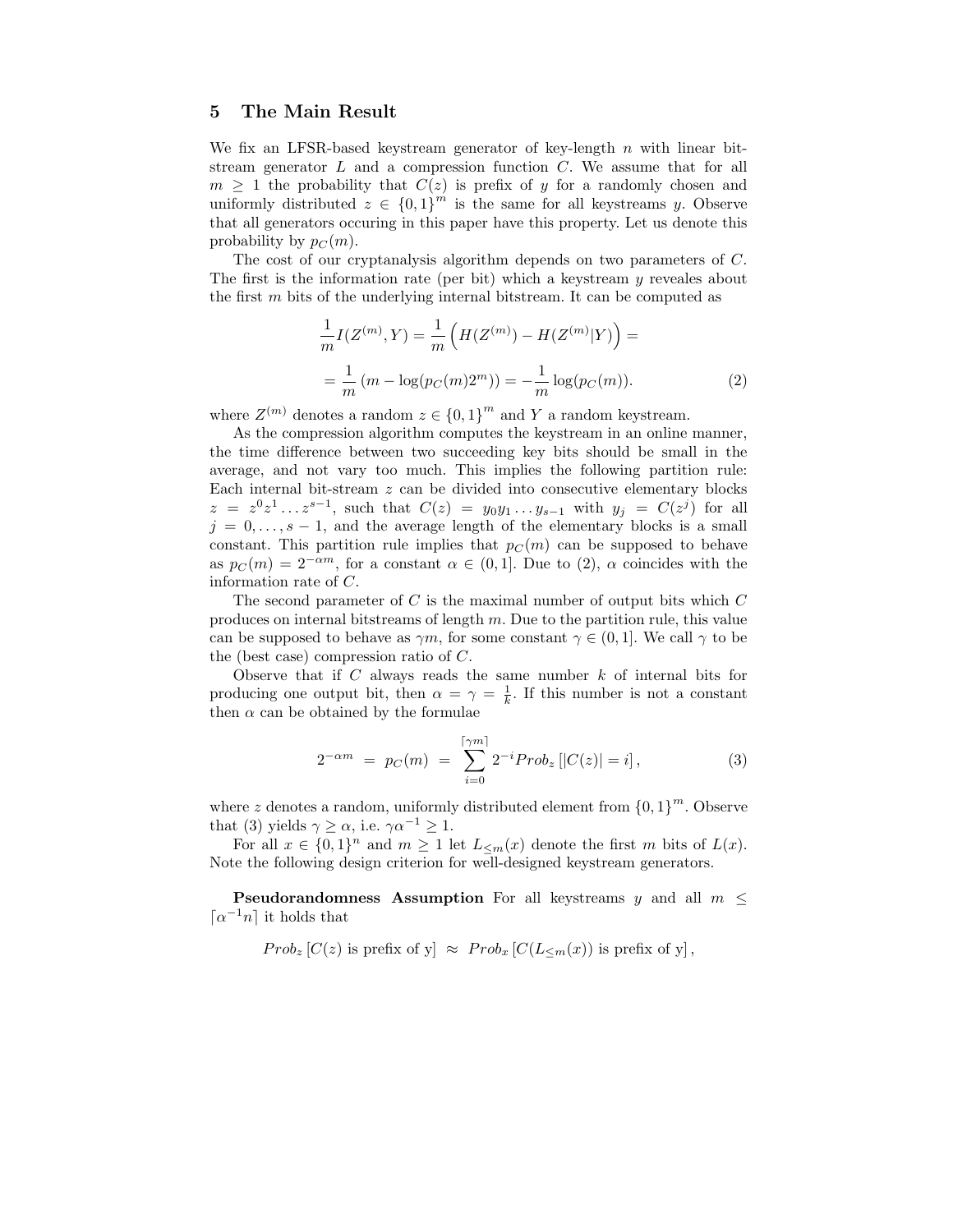where z and x denote uniformly distributed random elements from  ${0,1}^m$  and  $\{0,1\}^n$ , respectively.

**Lemma 2.** If the keystream generator fulfils the above pseudorandomness assumption then for all keystreams y and  $m \leq \alpha^{-1}n$  there are approximately  $2^{n-\alpha m}$  initial states x for which  $C(L_m(x))$  is prefix of y.  $\Box$ 

Observe that a severe violation of the pseudorandomness assumption implies the possibility of attacking the cipher via a correlation attack. Our main result can now be formulated as

**Theorem 2.** Let E be an LFSR-based keystream generator of key-length n with linear bit-stream generator L, and compression function C of information rate  $\alpha$  and (best case) compression ratio  $\gamma$ . Let C and L fulfil the BDDand the pseudorandomness assumption. Then there is an  $n^{O(1)}2^{(1-\alpha)/(1+\alpha)n}$ . time bounded algorithm, which computes the secret initial state x from the first  $\lceil \gamma \alpha^{-1} n \rceil$  consecutive bits of  $y = C(L(x)).$ 

As usual, we define the *effective key length* of a cipher of key length  $n$  to be the minimal number of polynomial time operations that are necessary to break the cipher. We obtain a bound of  $\frac{1-\alpha}{1+\alpha}n$  for the effective key length of keystream generators which fulfil the above conditions.

#### 6 The Algorithm

Let us fix n, E, L, C,  $\alpha$  and  $\gamma$  as in Theorem 2. For all  $m \geq 1$  let  $G_m$  denote the graph ordering defined by  $C$  on internal bitstreams of length  $m$ . Let  $y$  be an arbitrarily fixed keystream which was generated via E. For all  $m \geq 1$  let  $Q_m$  denote a minimal  $G_m$ -FBDD which decides for  $z \in \{0,1\}^m$  whether  $C(z)$  is prefix of y. Observe that  $Q_m$  has to read the first  $\lceil \gamma m \rceil$  bits of y. The FBDDassumption yields that  $Q_m$  has polynomial size in m.

For  $m \geq n$  let  $P_m$  denote the minimal  $G_m$ -driven FBDD which decides whether  $z \in \{0,1\}^m$  is a linear bitstream generated via L and if  $C(z)$  is prefix of y. Observe that by Property 3.03 and Lemma 1

Lemma 3.  $|P_m| \leq |Q_m||G_m|^2 2^{m-n}$  for all  $m \geq n$ .  $\Box$ 

The strategy of our algorithm is simple, it dynamically computes  $P_m$  for  $m = n, \ldots, \lceil \alpha^{-1} n \rceil$ . Lemma 2 implies that for  $m = \lceil \alpha^{-1} n \rceil$  with high probability only one bit-stream  $z^*$  will be accepted by  $P_m$ . Due to property 3.04 this bitstream can be efficiently computed. The first  $n$  components of  $z^*$  form the initial state that we are searching for.

For all  $m \geq n$  let  $S_m$  denote a minimal  $G_m$ -FBDD which decides for  $z = (z_0, \ldots, z_m)$  whether  $z_m = L_m(z_0, \ldots, z_{n-1})$ . From Lemma 1 we obtain that  $|S_m| \leq 2|G_m|$ . Now our algorithm can be formulated as

 $(1)$   $P := Q_n$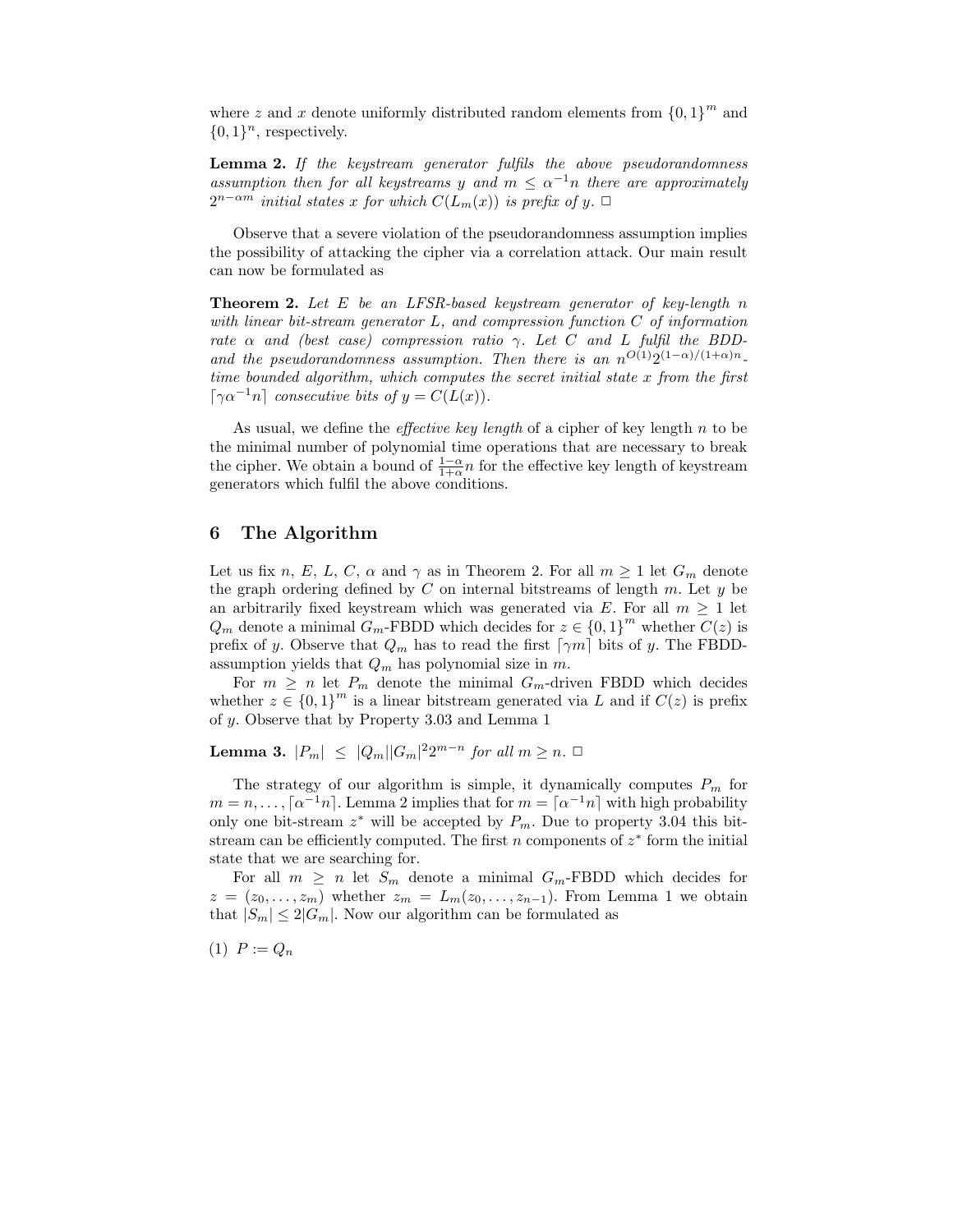(2) For  $m := n + 1$  to  $\lceil \alpha^{-1} n \rceil$ 

(3)  $P := \min(P \wedge Q_m \wedge S_{m-1})$ 

For the correctness of the minimization in step (3) observe that the definition of  $G_m$  implies that  $G_m$  is  $G_{m'}$ -driven for all  $m' \geq m$ . It follows from the definitions that for all  $m \geq n$  P coincides with  $P_m$  after iteration m.

The FBDD-operation min( $P \wedge Q_m \wedge S_{m-1}$ ) takes time  $p(m)|P_{m-1}|$  for some polynomial p. Consequently, the running time of the algorithm can be estimated by

$$
n^{O(1)} \max\{|P_m|, \ m \ge n\}.
$$

Observe that on the one hand, by Lemma 3,  $|P_m| \leq p'(m)2^{m-n}$  for some polynomial  $p'$ , while on the other hand, by Property 3.02 and Lemma 2,  $|P_m| \leq m|One(P_m)|$ , where

$$
One(P_m)| \approx 2^{n-\alpha m} = 2^{(1-\alpha)n-\alpha(m-n)}.
$$

Consequently,  $|P_m|$  does not exceed  $n^{O(1)}2^{r(n)}$ , where  $r(n)$  is the solution of

$$
2^{r(n)} = 2^{(1-\alpha)n - \alpha r(n)}
$$

which yields  $r(n) = \frac{1-\alpha}{1+\alpha}n$ . We have proved Theorem 2.  $\Box$ 

# 7 Applications

We apply Theorem 2 to the keystream generators introduced in section 2. We suppose that these generators fulfill the pseudorandomness assumption, otherwise the running time estimations of our cryptanalysis hold on average. It remains to determine the information rate and the compression ratio, and to prove that the FBDD-assumption is true. For the Connect-k construction it holds  $\alpha = \gamma = \frac{1}{k}$ . The FBDD-assumption has shown to be true in section 4.

**Theorem 3.** For all  $k \geq 2$  and all stream ciphers E of key-length n which are a Connect-k construction, our algorithm computes the secret initial state  $x \in \{0,1\}^n$  from the first n bits of  $y = E(x)$  in time  $n^{O(1)} 2^{\frac{k-1}{k+1}n}$ .

This is, as far as we know, the best known general upper bound on the effective key-length of the Connect- $k$  construction. Observe that the initial state of one LFSR can be computed efficiently if the initial states of the other LFSRs are known. This leads to a Divide-and-Conquer attack of time  $n^{O(1)} 2^{\frac{k-1}{k}n}$  which is slightly worth than our result.

For the  $E_0$ -encryption standard in the one-level mode we obtain  $\alpha = \gamma = \frac{1}{4}$ . The decision if a given internal keystream  $z \in \{0,1\}^m$  yields a prefix of a given keystream y can be computed by  $\pi$ -OBDDs of linear size, see [11], i.e.  $E_0$  fulfils the FBDD-assumption. We obtain

**Theorem 4.** For the  $E_0$ -encryption standard with key-length n, our algorithm computes the secret initial state  $x \in \{0,1\}^n$  from the first n bits of  $y = E_0(x)$  in time  $n^{O(1)}2^{0.6n}$ .  $\Box$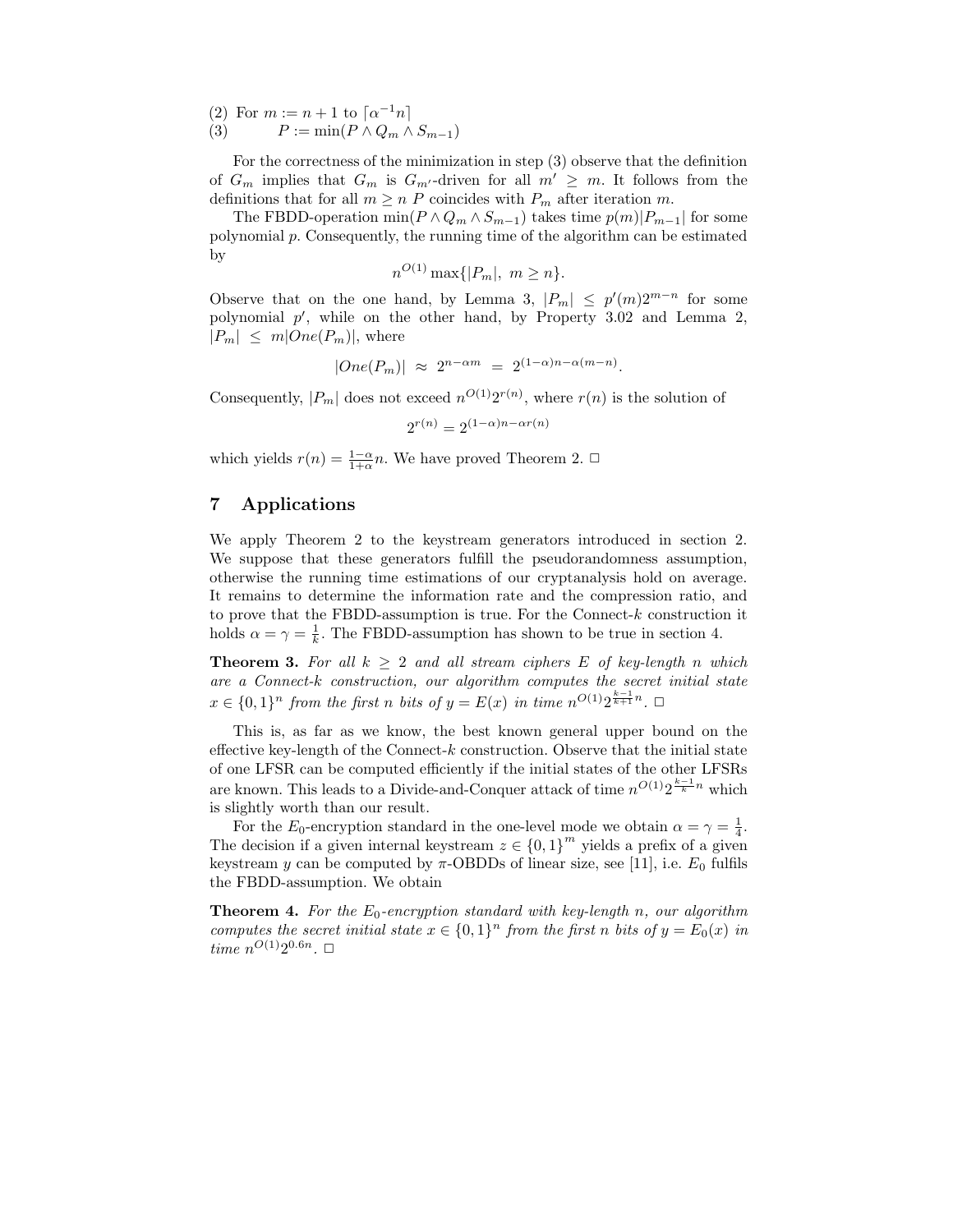Observe that  $128 \cdot 0.6 \approx 77$ . Note that the best known attacks against the  $E_0$ generator of key length 128 were derived by Fluhrer and Lucks [7] and Canniere [6]. [7] contains a tradeoff result between time and length of available keystream. It varies from  $2^{84}$  necessary encryptions if 132 bit are available to  $2^{73}$  necessary encryptions if 2 <sup>43</sup> bits are available.

Let us now consider the  $E_0$  generator in the two level mode with real key length n and internal key length  $N \geq n$ . Observe that  $E_0^2$  needs  $4 \cdot 4 = 16$ internal bits per key bit for producing the first  $N/4$  key bits, while for later key bits only 4 internal bits per key bit are needed. Observe further that our algorithm reaches maximal FBDD-size in iteration  $m^* := n + \frac{1-\alpha}{1+\alpha}n$ . For  $\alpha = 1/16$ this gives  $m^* = 32/17n$ . As  $m^*/16 < N/4$  we obtain  $\alpha = \gamma = 1/16$  as relevant parameters for our algorithm on  $E_0^2$ . The decision if a given internal keystream  $z \in \{0,1\}^m$  yields a prefix of a given keystream y can be computed by  $\pi$ -OBDDs of size  $O(m)$ , where the constant hidden in O is quite large, see [11]. Taking into account that  $\frac{1-\alpha}{1+\alpha} = \frac{15}{17} \approx 0.8824$  we get

**Theorem 5.** For the  $E_0^2$ -encryption generator with key-length n, our algorithm computes the secret initial state  $x \in \{0,1\}^n$  from the first n bits of  $y = E_0^2(x)$  in  $time n^{O(1)}2^{0.8824n}$ .  $\square$ 

As far as we know this is the first nontrivial upper bound on the key length of the  $E_2^0$  generator.

Concerning the self-shrinking generator observe that for all even  $m$  and all keystreams y,  $shrink(z)$  is prefix of y for exactly  $3^{m/2}$  strings z of length m. We obtain an information rate  $\alpha = 1 - \log(3)/2 \approx 0.2075$  for the selfshrinking generator by evaluating the relation  $2^{-\alpha m}2^m = 3^{m/2}$ . The (best case) compression ratio of the self-shrinking generator is obviously 0.5. That the selfshrinking generator fulfils the FBDD-condition was already shown in section 4. Taking into account that for  $\alpha = 0.2075$  it holds  $\frac{1-\alpha}{1+\alpha} \approx 0.6563$  and  $0.5\alpha^{-1} \approx 2.41$ we get

Theorem 6. For the self-shrinking generator of an n-LFSR L, our algorithm computes the secret initial state  $x \in \{0,1\}^n$  from the first  $[2.41n]$  bits of  $y = shrink(L(x))$  in time  $n^{O(1)}2^{0.6563n}$ .

Observe that the best previously known short-keystream attacks against the self-shrinking generator were given by *Meier* and *Staffelbach* [14]  $(2^{0.75n})$ polynomial time operations) and Zenner et. al. [19]  $(2^{0.694n})$  polynomial time operations). Mihaljević [13] presented an attack which yields a tradeoff between time and length of available keystream. It gives  $2^{0.5n}$  necessary polynomial time operations if  $2^{0.5n}$  bits of keystream are available, and matches our bound of  $2^{0.6563n}$  necessary polynomial time operation if  $2^{0.3n}$  bits of keystream are available, which is a quite unrealistic assumption.

The difficulty in applying our algorithm to the A5/1 generator is that the compression algorithm reads most of the internal bits twice, one time for the clock control and a certain time later for producing an output key bit. Readtwice BDDs do not have any of the nice algorithmic properties 3.01 - 3.04,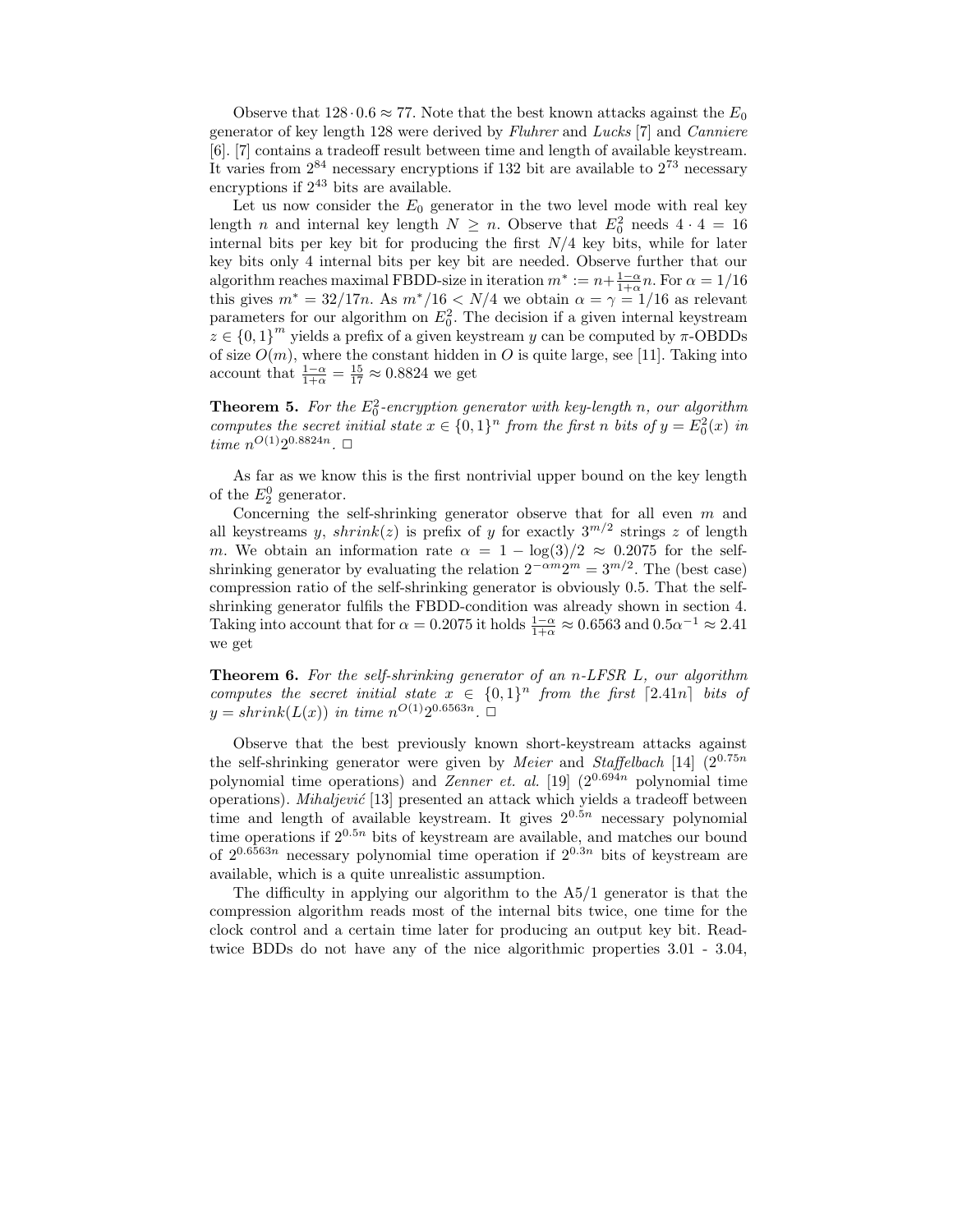unless  $P = NP$ . For making the A5/1 generator accessable to our approach we have to modify the keystream generation rule. We define the internal bitstream to be mixed of 6 LFSR-sequences  $L^0, \ldots, L^5$ , instead of 3. The first 3 LFSRsequences are generated by the 3 LFSRs of the A5/1 generator. They are used for producing the output bits. The sequences  $L^3, L^4, L^5$  are used for computing the control values. They are shifted copies of the first 3 sequences, defined by the rules  $L_j^{3+k} = L_{j+N_k}^k$ , for  $k = 0, 1, 2$ . As theses rules are linear restrictions we get a linear bitstream generated by 6 LFSRs. For this modified version, the decision if a given internal keystream  $z \in \{0,1\}^m$  yields a prefix of a given keystream y can be computed by  $G_m$ -FBDDs of size  $O(m^3)$ .  $G_m$ -denotes the graph ordering induced by the clock control. This is the only example where OBDDs do not suffice, we really need FBDDs which allow different variable orderings for different inputs.

The (best case) compression ratio of the modified version of A5/1 is  $\gamma = \frac{1}{4}$ , as either 4 or 6 new internal bits are used for producing the next output bit. It can be proved that the information rate  $\alpha$  is the solution of

$$
2^{1-4\alpha} = \frac{1}{4} (3 + 2^{2\alpha}),
$$

which yields  $\alpha \approx 0.2193$ , see [11]. Taking into account that  $\frac{1-\alpha}{1+\alpha} \approx 0.6403$  and  $\gamma \alpha^{-1} \approx 1.14$  we obtain

**Theorem 7.** For an  $A5/1$  generator E of key length n, our algorithm computes the secret initial state x from the first  $\lceil 1.14n \rceil$  bits of  $y = E(x)$  in time  $n^{O(1)}2^{0.6403n}$ .  $\Box$ 

The best previously known short-keystream attack was given by  $Goli\acute{c}$  [8]. It is against a version of A5/1 generator with keylength 64, which slightly deviates from the specification discovered in [5]. A tight analysis of the time behaviour of  $Goli\acute{c}$ 's attack, when applied to the real A5/1 generator, was given by Zenner in [18] and yields  $2^{42}$  polynomial time operations. We get a marginal improvement, as  $\lceil 64 \cdot 0.6403 \rceil = 41$ . The best long-keystream attacks were given by Biryukov, Shamir and Wagner in [2], and Biham and Dunkelman in [1]. After a preprocessing of 2 <sup>42</sup> operations the first attack in [2] breaks the cipher within seconds on a modern PC if around 2 <sup>20</sup> bits of keystream are available. The second attack in [2] breaks the cipher within minutes after a preprocessing of  $2^{48}$  operations and under the condition that around  $2^{15}$  bits of keystream are available. The attack in  $[1]$  breaks the cipher within  $2^{39.91}$  A5/1 clockings on the basis of 2 <sup>20</sup>.<sup>8</sup> available keystream bits.

# 8 Discussion

There are classical design criterions for keystream generators like a large period, a large linear complexity, correlation immunity and good local statistics. In this paper we suggest a new one: resistance against FBDD-attacks. We have seen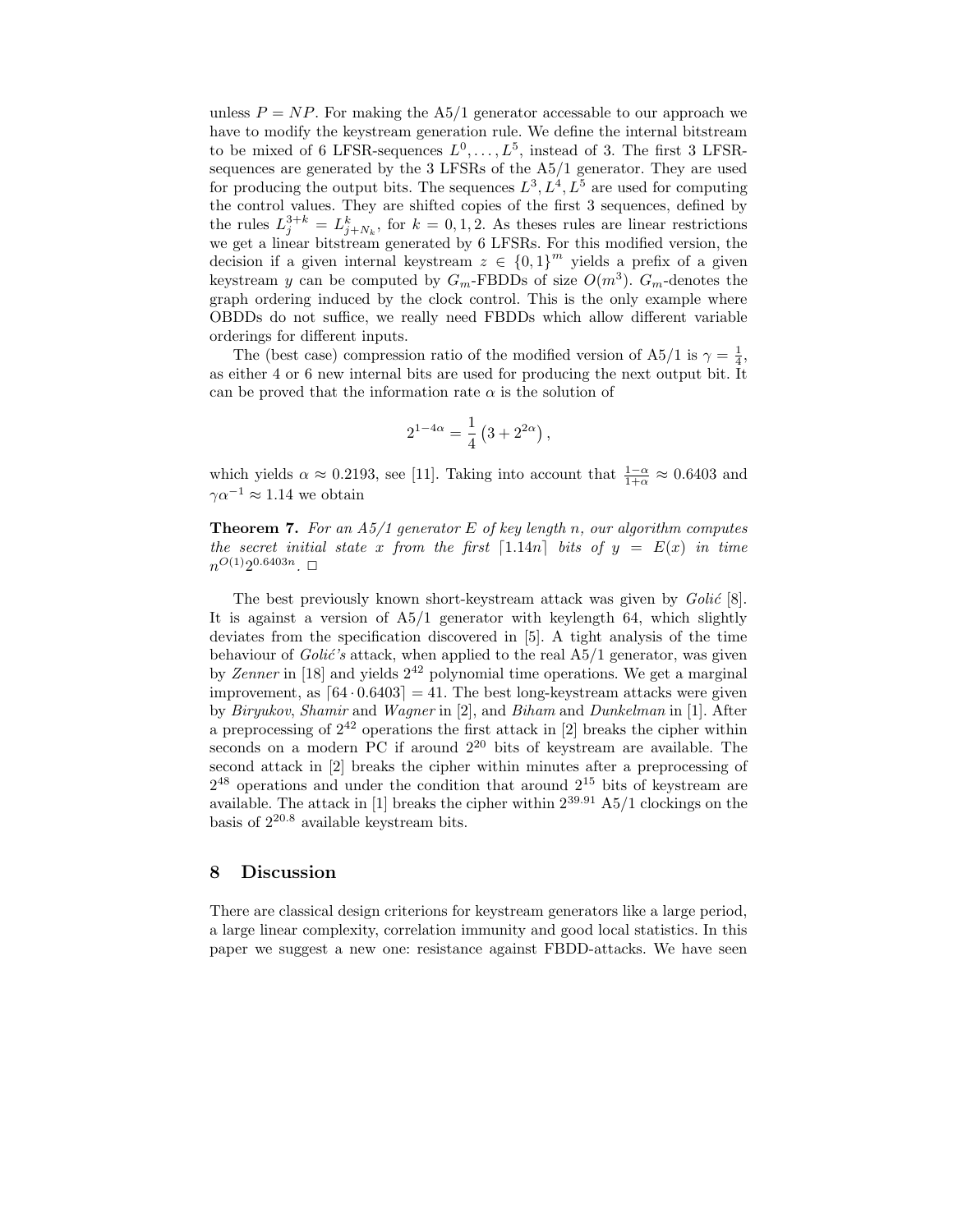that there are two strategies to achieve this resistance. The first is to highly compress the internal bitstream (as in the case of  $E_0^2$ ). This implies a low bit-rate which is not desirable. The second strategy is to design the compression function C in such a way that the decision about the consistence of a given internal bitstream with a given output keystream requires exponential size FBDDs. It is an interesting challenge to look for such constructions. For demonstrating the universality of our approach we presented the FBDD-attack in a very general setting. The obvious disadvantage of this setting is that the algorithm needs a lot of space as all intermediate FBDDs have to be explicitely constructed. It is an interesting open question if the algorithmic idea of FBDD-minimization can be used in a more subtle way for getting, at least for some ciphers, an algorithm which is less space consuming. Another interesting direction of further research is to check whether the FBDD-attack could be successfully combined with other more sophisticated methods of cryptanalysis like the tradeoff attacks suggested in [8], [2] and [1]. Moreover, it would be interesting to clarify by experiments how much do the real sizes of the minimized intermediate FBDDs deviate from the pessimistic upper bounds proved in our analysis.

# Acknowledgement

I would like to thank Stefan Lucks, Erik Zenner, Christoph Meinel, Ingo Wegener, Rüdiger Reischuk and some unknown referees for helpful discussions.

## References

- 1. E. Biham, O. Dunkelman. Cryptanalysis of the A5/1 GSM Stream Cipher. Proc. of INDOCRYPT 2000, LNCS 1977, 43-51.
- 2. A. Biryukov, A. Shamir, D. Wagner. Real Time Cryptanalysis of A5/1 on a PC. Proc. of Fast Software Encryption 2000, LNCS 1978, 1-18.
- 3. Bluetooth SIG. Bluetooth Specification Version 1.0 B, http//:www.bluetooth.com/
- 4. R.E. Bryant. Graph-based algorithms for Boolean function manipulations. IEEE Trans. on Computers 35, 1986, 677-691.
- 5. M. Briceno, I. Goldberg, D.Wagner. A pedagogical implementation of A5/1. http//:www.scard.org, May 1999.
- 6. C. de Canniere. Analysis of the Bluetooth Stream Cipher. Master's Project COSIC, Leuven, 2001.
- 7. S. R. Fluhrer, S. Lucks. Analysis of the E<sup>0</sup> Encryption System. Technical Report, Universität Mannheim 2001.
- 8. J.D. Golić. Cryptanalysis of alleged A5/1 stream cipher. Proc. of EUROCRYPT'97, LNCS 1233, 239-255.
- 9. J. Gergov, Ch. Meinel. Efficient Boolean function manipulation with OBDDs can be generalized to FBDDs. IEEE Trans. on Computers 43, 1994, 1197-1209.
- 10. S.W. Golomb. Shift Register Sequences. Aegean Park Press, Laguna Hills, revised edition 1982.
- 11. M. Krause. BDD-based Cryptanalysis of Keystream Generators. Report 2001/092 in the Cryptology ePrint Archive (http://eprint.iacr.org/curr/).